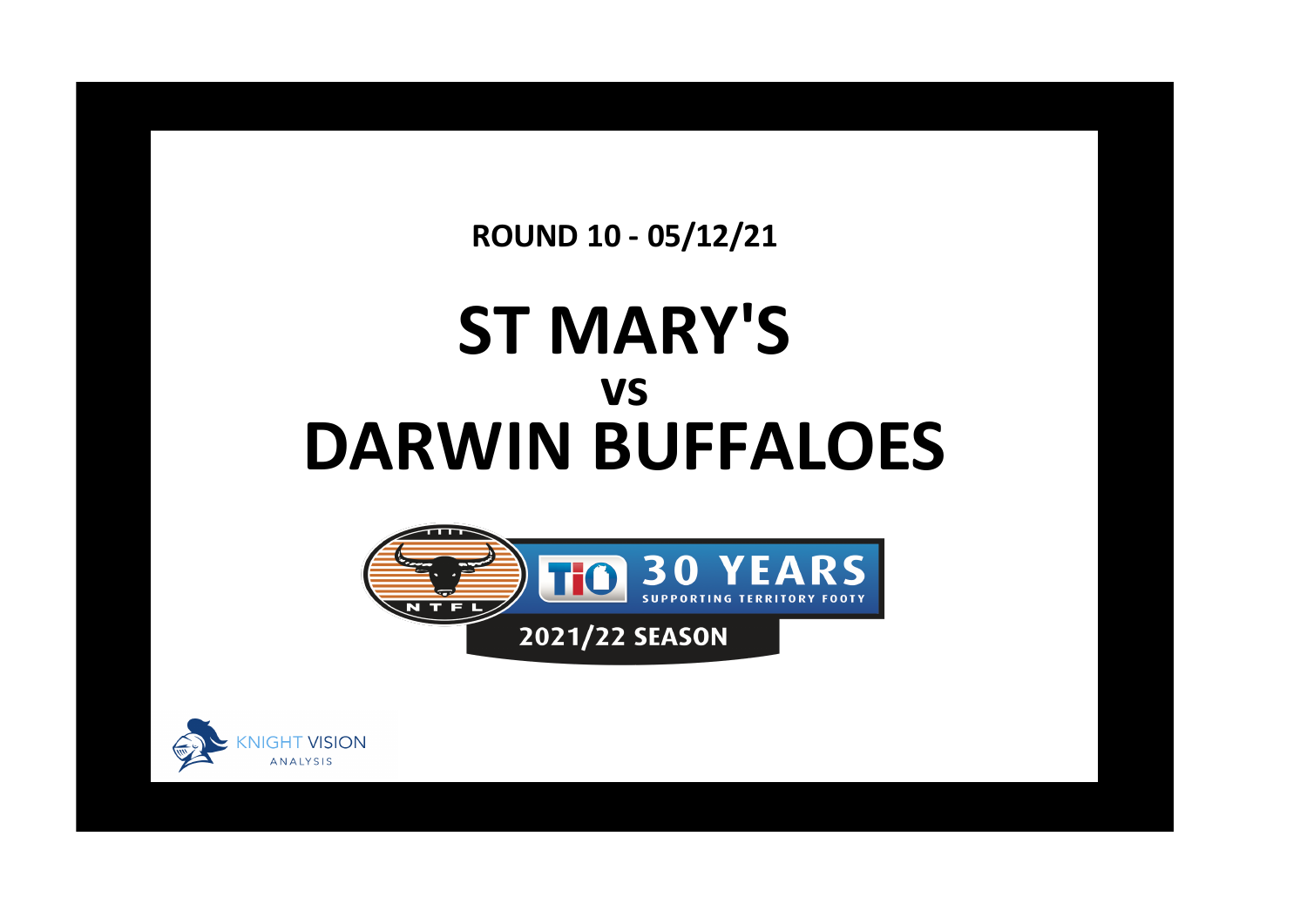|                |                | <b>St Mary's</b>        |                |              |                          | <b>Differential</b><br><b>Darwin Buffaloes</b> |                |                |                |                         |  |              |                |                |                |              |
|----------------|----------------|-------------------------|----------------|--------------|--------------------------|------------------------------------------------|----------------|----------------|----------------|-------------------------|--|--------------|----------------|----------------|----------------|--------------|
| Q1             | Q <sub>2</sub> | Q <sub>3</sub>          | Q4             | <b>TOTAL</b> |                          | Q1                                             | Q2             | Q <sub>3</sub> | Q <sub>4</sub> | <b>TOTAL</b>            |  | Q1           | Q <sub>2</sub> | Q <sub>3</sub> | Q <sub>4</sub> | <b>TOTAL</b> |
| 45             | 48             | 46                      | 50             | 189          | <b>Kicks</b>             | 49                                             | 44             | 47             | 40             | 180                     |  | $-4$         | $+4$           | $-1$           | $+10$          | $+9$         |
| 14             | 14             | 14                      | 17             | 59           | <b>Handballs</b>         | 24                                             | 22             | 32             | 18             | 96                      |  | $-10$        | $-8$           | $-18$          | $-1$           | $-37$        |
| 59             | 62             | 60                      | 67             | 248          | <b>Disposals</b>         | 73                                             | 66             | 79             | 58             | 276                     |  | $-14$        | $-4$           | $-19$          | $+9$           | $-28$        |
| 3.21           | 3.43           | 3.29                    | 2.94           | 3.20         | <b>K:H Ratio</b>         | 2.04                                           | 2.00           | 1.47           | 2.22           | 1.88                    |  | $+1.17$      | $+1.43$        | $+1.82$        | $+0.72$        | $+1.33$      |
| 67%            | 54%            | 72%                     | 64%            | 64%          | Kick Eff. %              | 69%                                            | 68%            | 64%            | 48%            | 63%                     |  | $-3%$        | $-14%$         | $+8%$          | $+17%$         | $+1%$        |
| 64%            | 86%            | 57%                     | 82%            | 73%          | <b>Handball Eff. %</b>   | 88%                                            | 73%            | 69%            | 94%            | 79%                     |  | $-23%$       | $+13%$         | $-12%$         | $-12%$         | $-6%$        |
| 6              | $\overline{7}$ | 5                       | 6              | 24           | <b>Clangers</b>          | 6                                              | 4              | 6              | 5              | 21                      |  | $\mathbf{0}$ | $+3$           | $-1$           | $+1$           | $+3$         |
| 27             | 29             | 28                      | 23             | 107          | <b>Cont. Poss</b>        | 22                                             | 29             | 28             | 22             | 101                     |  | $+5$         | $\mathbf{0}$   | $\Omega$       | $+1$           | $+6$         |
| 31             | 28             | 29                      | 42             | 130          | <b>Unc. Poss</b>         | 46                                             | 37             | 50             | 36             | 169                     |  | $-15$        | $-9$           | $-21$          | $+6$           | $-39$        |
| 13             | 13             | 16                      | 22             | 64           | <b>Marks</b>             | 20                                             | 15             | 17             | 13             | 65                      |  | $-7$         | $-2$           | $-1$           | $+9$           | $-1$         |
| 13             | 12             | 14                      | 20             | 59           | <b>Unc. Marks</b>        | 18                                             | 14             | 17             | 11             | 60                      |  | $-5$         | $-2$           | $-3$           | $+9$           | $-1$         |
| 0              | 1              | $\overline{2}$          | $\overline{2}$ | 5            | <b>Cont. Marks</b>       | $\mathbf{2}$                                   | 1              | $\Omega$       | $\overline{2}$ | 5                       |  | $-2$         | $\Omega$       | $+2$           | $\bf{0}$       | $\mathbf 0$  |
| $\overline{2}$ | $\overline{2}$ | 3                       | 4              | 11           | <b>Int. Marks</b>        | 3                                              | 1              | $\overline{2}$ | 3              | 9                       |  | $-1$         | $+1$           | $+1$           | $+1$           | $+2$         |
| 0              | $\overline{7}$ | $\overline{\mathbf{3}}$ | 4              | 14           | <b>F50 Marks</b>         | 3                                              | $\mathbf{1}$   | $\mathbf{1}$   | $\mathbf{1}$   | 6                       |  | $-3$         | $+6$           | $+2$           | $+3$           | $+8$         |
| 9              | 10             | 7                       | 13             | 39           | <b>Handball Receives</b> | 21                                             | 14             | 21             | 15             | 71                      |  | $-12$        | -4             | $-14$          | $-2$           | $-32$        |
| 20             | 23             | 21                      | 17             | 81           | <b>Groundball Gets</b>   | 14                                             | 26             | 23             | 15             | 78                      |  | $+6$         | $-3$           | $-2$           | $+2$           | $+3$         |
| 6              | 5              | 10                      | 6              | 27           | <b>Hitouts</b>           | $\overline{\mathbf{z}}$                        | $\overline{7}$ | 4              | 6              | 24                      |  | $-1$         | $-2$           | $+6$           | $\mathbf{0}$   | $+3$         |
| 7              | 9              | 5                       | 6              | 27           | <b>Clearances</b>        | 5                                              | 4              | 7              | 6              | 22                      |  | $+2$         | $+5$           | $-2$           | $\mathbf{0}$   | $+5$         |
| 5              | 11             | 13                      | 11             | 40           | <b>Tackles</b>           | 11                                             | 12             | 12             | 4              | 39                      |  | $-6$         | $-1$           | $+1$           | $+7$           | $+1$         |
| 10             | 9              | 5                       | 6              | 30           | <b>One Percenters</b>    | 8                                              | 5              | 7              | 3              | 23                      |  | $+2$         | $+4$           | $-2$           | $+3$           | $+7$         |
| 7              | $\overline{z}$ | $\mathbf{1}$            | 4              | 19           | <b>Spoils</b>            | 7                                              | $\overline{2}$ | 5              | 3              | 17                      |  | $\mathbf{0}$ | $+5$           | $-4$           | $+1$           | $+2$         |
| 8              | 5              | $\overline{ }$          | 5              | 25           | <b>Frees For</b>         | 7                                              | 4              | 7              | 8              | 26                      |  | $+1$         | $+1$           | $\Omega$       | $-3$           | $-1$         |
| 7              | 4              | $\overline{\mathbf{z}}$ | 8              | 26           | <b>Frees Against</b>     | 8                                              | 5              | $\overline{7}$ | 5              | 25                      |  | $-1$         | $-1$           | $\mathbf{0}$   | $+3$           | $+1$         |
| 11             | 19             | 12                      | 12             | 54           | <b>Inside 50s</b>        | 5                                              | $\overline{7}$ | 11             | 10             | 33                      |  | $+6$         | $+12$          | $+1$           | $+2$           | $+21$        |
| $\overline{2}$ | 6              | 10                      | 10             | 28           | <b>Rebound 50s</b>       | 8                                              | 15             | 7              | 9              | 39                      |  | $-6$         | $-9$           | $+3$           | $+1$           | $-11$        |
| 45%            | 26%            | 58%                     | 67%            | 46%          | Score / I50 %            | 100%                                           | 43%            | 9%             | 30%            | 36%                     |  | $-55%$       | $-17%$         | +49%           | $+37%$         | $+10%$       |
| 3              | 3              | 4                       | 4              | 14           | <b>Goals</b>             | 3                                              | $\mathbf{1}$   | 1              | 0              | 5                       |  | $\mathbf{0}$ | $+2$           | $+3$           | +4             | $+9$         |
| $\overline{2}$ | $\overline{2}$ | 3                       | 4              | 11           | <b>Behinds</b>           | 2                                              | 2              | 0              | 3              | $\overline{\mathbf{z}}$ |  | $\Omega$     | $\Omega$       | $+3$           | $+1$           | $+4$         |
| 20             | 20             | 27                      | 28             | 95           | <b>Score</b>             | 20                                             | 8              | 6              | 3              | 37                      |  | $\Omega$     | $+12$          | $+21$          | $+25$          | $+58$        |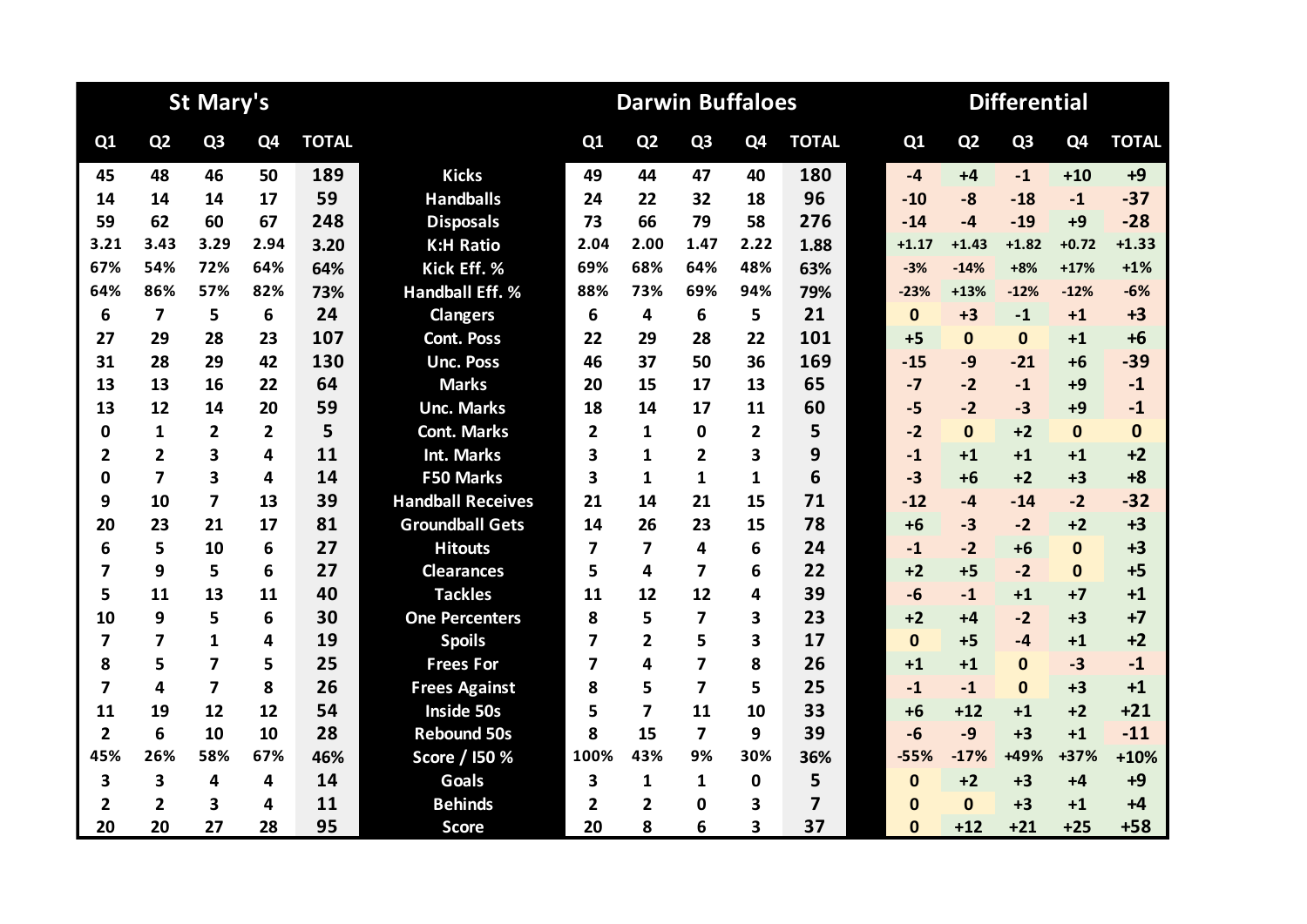|                       |      |       |       |       |             |      |           |       |      |    |           |      | <b>St Mary's</b> |       |      |      |            |      |      |              |    |      |       |            |      |      |                |
|-----------------------|------|-------|-------|-------|-------------|------|-----------|-------|------|----|-----------|------|------------------|-------|------|------|------------|------|------|--------------|----|------|-------|------------|------|------|----------------|
| <b>Player</b>         | К    | н     | D     |       | KE% HE% CLG |      | <b>CP</b> | UP    | M    | UM | <b>CM</b> | IM   | F50M HR          |       | GBG  | но   | <b>CLR</b> | т    | 1%   | <b>SP</b>    | FF | FA   | 150   | <b>R50</b> | G    | В    | <b>SA</b>      |
| 09 D Landt            | 28   | 1     | 29    |       | 61% 100%    | 3    | 12        | 16    | 11   | 11 | 0         | 0    | 3                | 4     | 9    | 0    | 6          | 2    | 0    | 0            | 3  | 4    | 14    | 4          | 2    | 3    | $\overline{2}$ |
| 12 J Salmon           | 13   | 5     | 18    | 62%   | 80%         | 3    |           | 11    | 4    | 4  | 0         | 0    | 0                | 2     | 6    | O    |            |      |      | 0            |    | 3    | 4     | 0          |      | 0    | 3              |
| 01 Jacob Long         | 16   | 0     | 16    |       | 75% #####   | 2    | 2         | 13    | 3    | 3  | 0         | 2    | 0                | 4     | 2    | 0    |            | 2    |      | 1            | 1  | 0    |       | 5          | 0    | 0    | 0              |
| 11 N Yarran           | 10   | 4     | 14    | 80%   | 100%        |      | 10        | 4     | 2    | 2  | 0         | 0    | 1                | 1     | 6    | 0    |            | 5    | 0    | 0            | 5  | 3    | 3     | 1          | 2    | 1    | 1              |
| 03 Lachlan Taylor     | 10   | 3     | 13    | 80%   | 100%        | 0    | 5         | 8     | 2    | 2  | 0         | 1    | 0                | 1     | 5    | 0    | 1          | 3    | 3    | 2            | 1  | 3    | 4     | 2          | 0    | 0    | 2              |
| 04 N Paredes          | 11   | 2     | 13    | 45%   | 100%        | 0    | 6         | 6     | 2    | 2  | 0         | 0    | 1                | 3     | 3    | 0    |            | 3    | 0    | 0            | 3  | 2    |       | 1          | 1    | 3    | 0              |
| 06 S Edwards          | 11   | 2     | 13    | 55%   | 50%         | 0    | 9         | 4     | 1    |    | 0         | 0    | 0                | 3     | 8    | 0    | 5          | 1    | 0    | 0            |    | 1    | 6     | 0          | 1    | 0    | 0              |
| 24 J Calder           | 10   | 3     | 13    | 70%   | 33%         | 2    | 6         |       | 6    | 4  | 2         | 1    | 5                | 1     | 3    | 0    | 0          | 2    |      | 1            |    | 1    |       | 0          | 5    | 0    | 2              |
| 39 B Browne           | 11   | 2     | 13    | 36%   | 100%        | 4    | 2         | 7     | 1    | 1  | 0         | 0    | 0                | 6     | 2    | 0    | 1          | 2    | 0    | 0            | 0  | 1    | 3     | 2          | 0    | 0    | 1              |
| 21 Braxton Ah Mat     | 8    | 4     | 12    | 50%   | 75%         | 1    | 5         | 5     | 3    | 3  | 0         | 1    | 0                | 0     | 4    | 0    | O          | 1    | 4    | 3            | 2  | 1    |       | 2          | 0    | 0    | 0              |
| 05 K Parnell          | 8    | 3     | 11    | 100%  | 67%         | 0    | 3         | 8     | 2    | 2  | 0         | 2    | 0                | 3     | 3    | 0    | 1          | 0    | 2    | $\mathbf{1}$ | 0  | 0    |       | 2          | 0    | 0    | 0              |
| 26 H Labastida        | 7    | 4     | 11    | 86%   | 75%         | 0    | 6         | 5     | 3    | 3  | 0         | 0    | 0                | 1     | 6    | 0    | 2          | 1    | 0    | 0            | 0  | 1    |       | 1          | 0    | 0    | 1              |
| <b>42 B Tedcastle</b> | 9    | 2     | 11    | 44%   | 50%         | 1    | 3         |       | 4    | 4  | 0         | 0    | 2                | 3     | 3    | 0    | 0          | 0    | 1    | 0            | 0  | 1    | 4     | 0          | 1    | 1    | 0              |
| 35 M Wilkinson        | 7    | 3     | 10    | 57%   | 67%         |      | 4         | 4     | 4    | 3  | 1         | 1    | 1                | 0     | 2    | 0    | O          | 2    | 2    | 0            |    | 2    | Δ     | 0          | 0    | 1    | 0              |
| 20 R Smith            | 5    | 4     | 9     | 60%   | 100%        | 1    | 4         | 5     | 4    | 3  | 1         | 0    | 1                | 2     | 2    | 20   | 2          | 0    | 2    |              | 1  | 1    | 1     | 1          | 0    | 0    | 0              |
| 23 J Toa              | 5    | 3     | 8     | 80%   | 67%         | 0    | 4         | 4     | 4    | 4  | 0         | 0    | 0                | 0     | 2    |      | 1          | 4    |      | 1            | 2  | 0    |       | 1          | 0    | 0    | 0              |
| 27 G Gallus           | 3    | 5     | 8     | 100%  | 80%         | 0    | 4         | 4     | 1    | 1  | 0         | 0    | 0                | 1     | 4    | 0    | 1          | 1    | 4    | 4            | 0  | 0    | 0     | 3          | 0    | 0    | 0              |
| 33 J Cheek            | 6    | 2     | 8     | 33%   | 50%         | 2    | 7         | 1     | 0    | 0  | 0         | 0    | 0                | 1     |      | 0    | 2          | 2    | 0    | 0            | 0  | 1    | 1     | 0          | 1    | 0    | 0              |
| 02 S Holna            | 2    | 5     | 7     | 50%   | 20%         | 3    | 5         | 3     | 2    | 1  | 1         | 2    | 0                | 1     | 4    | 0    | 0          | 2    | 6    | 4            | 0  | 1    |       | 0          | 0    | 0    | $\mathbf{1}$   |
| 10 S Rioli            | 4    |       | 5     |       | 75% 100%    | 0    | 2         | 3     | 2    | 2  | 0         | 0    | 0                | 1     | 0    | 0    | Ω          | 4    | Ω    | 0            | 2  | 0    |       | 0          | 0    | 0    | 0              |
| 31 Z Robinson         | 4    | 1     | 5     | 75%   | 100%        | 0    | 0         | 5     | 3    | 3  | 0         | 1    | 0                | 1     | 0    | 0    | 0          | 1    | 2    | 1            | 0  | 0    | 0     | 3          | 0    | 0    | 0              |
| 40 J Kluske           | 1    | 0     | 1     |       | 100% #####  | 0    | 1         | 0     | 0    | 0  | 0         | 0    | 0                | 0     | 0    | 0    | 1          | 0    | 0    | 0            | 1  | 0    | 0     | 0          | 0    | 0    | 0              |
|                       |      |       |       |       |             |      |           |       |      |    |           |      |                  |       |      |      |            |      |      |              |    |      |       |            |      |      |                |
| <b>SMFC</b>           | 189  | 59    | 248   | 64%   | 73%         | 24   | 107       | 130   | 64   | 59 | 5         | 11   | 14               | 39    | 81   | 27   | 27         | 40   | 30   | 19           | 25 | 26   | 54    | 28         | 14   | 11   | 13             |
| <b>DBFC</b>           | 180  | 96    | 276   |       | 63% 79%     | 21   | 101       | 169   | 65   | 60 | 5         | 9    | 6                | 71    | 78   | 24   | 22         | 39   | 23   | 17           | 26 | 25   | 33    | 39         | 5    | 7    | 9              |
| <b>Differential</b>   | $+9$ | $-37$ | $-28$ | $+1%$ | $-6%$       | $+3$ | $+6$      | $-39$ | $-1$ | -1 | 0         | $+2$ | $+8$             | $-32$ | $+3$ | $+3$ | $+5$       | $+1$ | $+7$ | $+2$         | -1 | $+1$ | $+21$ | $-11$      | $+9$ | $+4$ | +4             |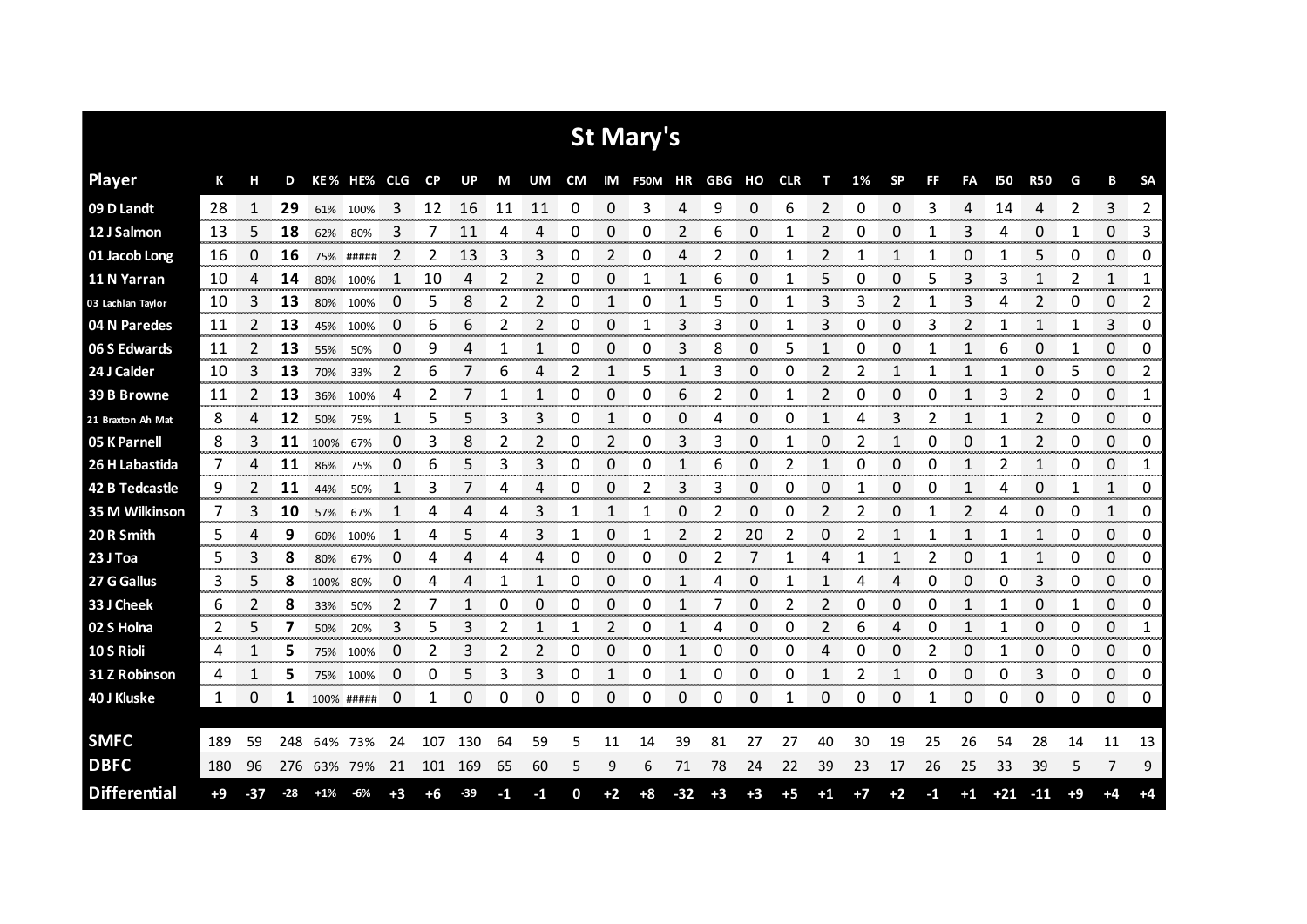|                      |      |       |       |           |             |              |     |           |      |      |    |                | <b>Darwin Buffaloes</b> |       |      |    |     |    |      |           |      |              |            |                |    |          |           |
|----------------------|------|-------|-------|-----------|-------------|--------------|-----|-----------|------|------|----|----------------|-------------------------|-------|------|----|-----|----|------|-----------|------|--------------|------------|----------------|----|----------|-----------|
| <b>Player</b>        | К    | н     | D     |           | KE% HE% CLG |              | CP  | <b>UP</b> | М    | UM   | CM |                | IM F50M HR GBG HO       |       |      |    | CLR | т  | 1%   | <b>SP</b> | FF   | FA           | <b>I50</b> | <b>R50</b>     | G  | B        | <b>SA</b> |
| 13 Jackson Clark     | 18   | 9     | 27    | 83%       | 78%         | 0            | 4   | 22        | 1    | 1    | 0  | 1              | 0                       | 12    | 3    | 0  | 0   |    |      | 1         | 3    | 0            | 0          | 8              | 0  | $\Omega$ | 0         |
| 12 K Maroney         | 11   | 13    | 24    | 73%       | 92%         | 0            | 5   | 19        | 5    | 5    | 0  | 1              | 0                       | 8     | 4    | 0  | 0   | 2  |      | 1         | 2    | 0            | 0          | 6              | 0  | 0        | 0         |
| 16 P Boles           | 19   | 5     | 24    | 63%       | 60%         | 4            | 11  | 11        |      | 6    |    | 0              | 0                       | 5     | 9    | 0  | 4   | 0  |      |           |      | 0            | 3          | 2              | 0  | 0        | 0         |
| 17 T Baulch          | 20   | 4     | 24    | 55%       | 75%         | 1            | 9   | 13        | 4    | 3    | 1  | 0              | 1                       | 7     | 5    | 0  | 3   | 1  |      |           | 5    | 0            | 9          | 4              | 0  | 3        | 2         |
| 05 C Abala           | 11   | 9     | 20    | 73%       | 89%         | 2            | 7   | 13        | 6    | 5    | 1  | 2              | 0                       | 7     | 4    | 0  | 0   | 2  | 2    | 2         | 3    | 4            | 0          | 2              | 0  | 0        | 0         |
| 14 L McKenzie        | 10   | 8     | 18    | 70%       | 63%         | $\mathbf{1}$ | 9   | 9         | 3    | 3    | 0  | 1              | 0                       | 5     | 9    | 0  | 3   | 0  | 1    | 0         | 0    | 1            | 4          | 3              | 0  | 0        | 1         |
| 25 B Archard         | 9    | 6     | 15    | 33%       | 100%        | 2            | 7   | 8         | 5    | 5    | 0  | 0              | 1                       | 3     | 6    | 24 | 3   |    | 2    |           |      | 3            | 1          | $\mathbf{1}$   | 0  | 0        | 0         |
| 11 T Clarke          | 9    | 4     | 13    | 44%       | 75%         |              | 5   | 7         | 3    | 3    | 0  | 0              | 0                       | 3     | 5    | 0  | 0   | 0  | 0    | 0         |      | 0            | 2          | 1              | 0  | 1        | 0         |
| 24 C Sharples        | 11   |       | 12    |           | 55% 100%    | 2            | 4   | 8         | 6    | 6    | 0  | 0              | 1                       | 0     | 3    | 0  |     | 4  | 0    | 0         |      | 0            | 2          | 0              | 0  | 1        | 0         |
| 03 J Collinson       | 5.   | 6     | 11    | 40%       | 83%         | 2            | 5   | 6         | 3    | 3    | 0  | 0              | 0                       | 0     | 3    | 0  | 0   | 5  | 2    | 0         | 2    | 1            | 1          | 0              | 0  | 0        | 2         |
| 10 B Stokes          | 8    | 3     | 11    | 63%       | 33%         |              | 4   |           | 3    | 3    | 0  | 0              | 0                       | 4     | 4    | 0  |     | 0  |      |           | 0    | 2            | 2          | 2              | 0  | 0        | 0         |
| 18 J Vrodos          | 6    | 4     | 10    | 100%      | 50%         | 0            | 5   | 6         | 3    | 3    | 0  | 0              | 0                       | 1     | 5    | 0  | 2   | 1  |      | 1         | Ω    | 1            | 4          | 0              |    | 0        | 1         |
| 26 R Holmberg        | 3    |       | 10    | 67%       | 100%        |              | 6   | 4         | 1    | 0    | 1  | 1              | 0                       | 4     | 4    | 0  | 0   | 3  | 5    | 5         |      | $\mathbf{1}$ | 0          | 1              | 0  | 0        | 0         |
| <b>15 L McDonald</b> | 5.   | 4     | 9     | 60%       | 100%        | -1           | 3   | 6         | 4    | 4    | 0  | $\overline{2}$ | 0                       | 1     | 3    | 0  |     |    | 0    | 0         | 0    | 3            | 0          | 3              | 0  | 0        | 0         |
| 36 J Briston         | 5    | 3     | 8     | 60%       | 33%         | 0            | 5   | 3         |      | 1    | 0  | 0              | 0                       | 2     | 4    | 0  | 0   | 2  | 4    | 3         |      | 2            | 0          | 4              | 0  | 0        | 0         |
| 27 A Sambono         | 7    | 0     | 7     |           | 57% #####   | 0            | 0   |           | 3    | 3    | 0  | 0              | 2                       | 2     | 0    | 0  | 0   | 1  | 0    | 0         | 0    | 1            | 0          | 0              | 3  | 1        | 0         |
| 01 I Seden-Kurnoth   | 4    | 2     | 6     |           | 75% 100%    | 0            | 3   | 2         | 2    | 1    | 1  | 0              | 1                       | 0     | 2    | 0  | 2   | 4  | 0    | 0         | 0    | 4            | 1          | 0              | 1  | 0        | 0         |
| 09 A Stokes          | 3    | 3     | 6     | 67%       | 67%         | 0            |     | Δ         |      | 1    | 0  | 1              | 0                       | 3     | 1    | 0  |     | 0  | 0    | 0         | 0    | 0            | 1          | 0              | 0  | 0        | 0         |
| 35 A James           | 5    | 1     | 6     | 40%       | 100%        |              | 2   | 4         | 1    | 1    | 0  | 0              | 0                       | 2     |      | 0  |     | 4  |      | 0         |      | 0            | 0          | $\overline{2}$ | 0  | 0        | 0         |
| 37 T Raymond         | 4    | 2     | 6     | 50%       | 50%         | 1            | 1   | 5         |      | 1    | 0  | 0              | 0                       | 2     | 1    | 0  | 0   | 3  | 0    | 0         |      | 0            | 0          | 0              | 0  | 0        | 0         |
| 02 L Roberts         | 3    | 1     | 4     | 67%       | 100%        | 1            | 3   | 2         | 2    | 2    | 0  | 0              | 0                       | 0     | 2    | 0  | 0   | 3  | 0    | 0         |      | 1            | 3          | 0              | 0  | 0        | 2         |
| 23 P Campbell        | 1    | 1     | 2     | 100% 100% |             | 0            | 2   | 0         | 0    | 0    | 0  | 0              | 0                       | 0     | 0    | 0  | 0   | 1  | 0    | 0         | 2    | 0            | 0          | 0              | 0  | 0        | 1         |
|                      |      |       |       |           |             |              |     |           |      |      |    |                |                         |       |      |    |     |    |      |           |      |              |            |                |    |          |           |
| <b>DBFC</b>          | 180  | 96    | 276   |           | 63% 79%     | 21           | 101 | 169       | 65   | 60   | 5  | 9              | 6                       | 71    | 78   | 24 | 22  | 39 | 23   | 17        | 26   | 25           | 33         | 39             | 5  | 7        | 9         |
| <b>SMFC</b>          | -189 | 59    | 248   |           | 64% 73%     | 24           | 107 | 130       | 64   | 59   | 5  | 11             | 14                      | 39    | 81   | 27 | 27  | 40 | 30   | 19        | 25   | 26           | 54         | 28             | 14 | 11       | 13        |
| <b>Differential</b>  | -9   | $+37$ | $+28$ | $-1%$     | $+6%$       | -3           | -6  | $+39$     | $+1$ | $+1$ | 0  | -2             | -8                      | $+32$ | $-3$ | -3 | -5  | -1 | $-7$ | $-2$      | $+1$ | $-1$         |            | $-21$ $+11$    | -9 | -4       | -4        |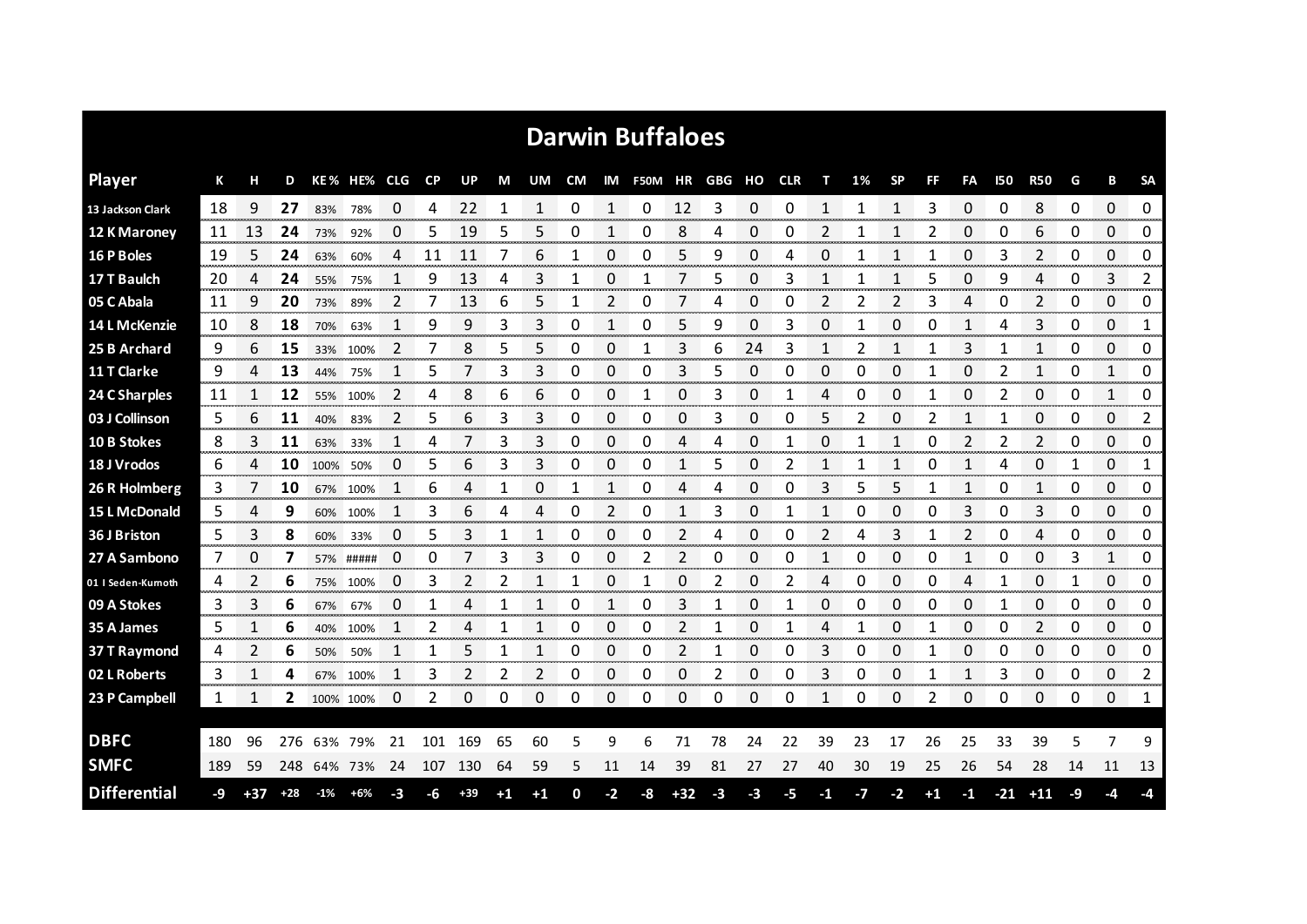|                        | <b>Score Sources</b> |             |
|------------------------|----------------------|-------------|
|                        | <b>SMFC</b>          | <b>DBFC</b> |
| <b>Turnover</b>        | 11.8.74              | 3.5.23      |
| <b>Stoppage</b>        | 2.1.13               | 1.2.8       |
| Kick In                | 1.2.8                | 1.0.6       |
| <b>TOTAL</b>           | 14.11.95             | 5.7.37      |
|                        | Defensive 50         |             |
| <b>Turnover</b>        | 3.2.20               | 0.2.2       |
| <b>Stoppage</b>        | 0.0.0                | 0.0.0       |
| Kick In                | 1.2.8                | 1.0.6       |
| <b>TOTAL</b>           | 4.4.28               | 1.2.8       |
|                        | <b>Midfield</b>      |             |
| <b>Turnover</b>        | 6.6.42               | 3.3.21      |
| <b>Centre Bounce</b>   | 0.1.1                | 0.2.2       |
| <b>B/ARC Stoppages</b> | 0.0.0                | 1.0.6       |
| <b>TOTAL</b>           | 6.7.43               | 4.5.29      |
|                        | <b>Forward 50</b>    |             |
| <b>Turnover</b>        | 2.0.12               | 0.0.0       |
| <b>Stoppage</b>        | 2.0.12               | 0.0.0       |
| <b>TOTAL</b>           | 4.0.24               | 0.0.0       |